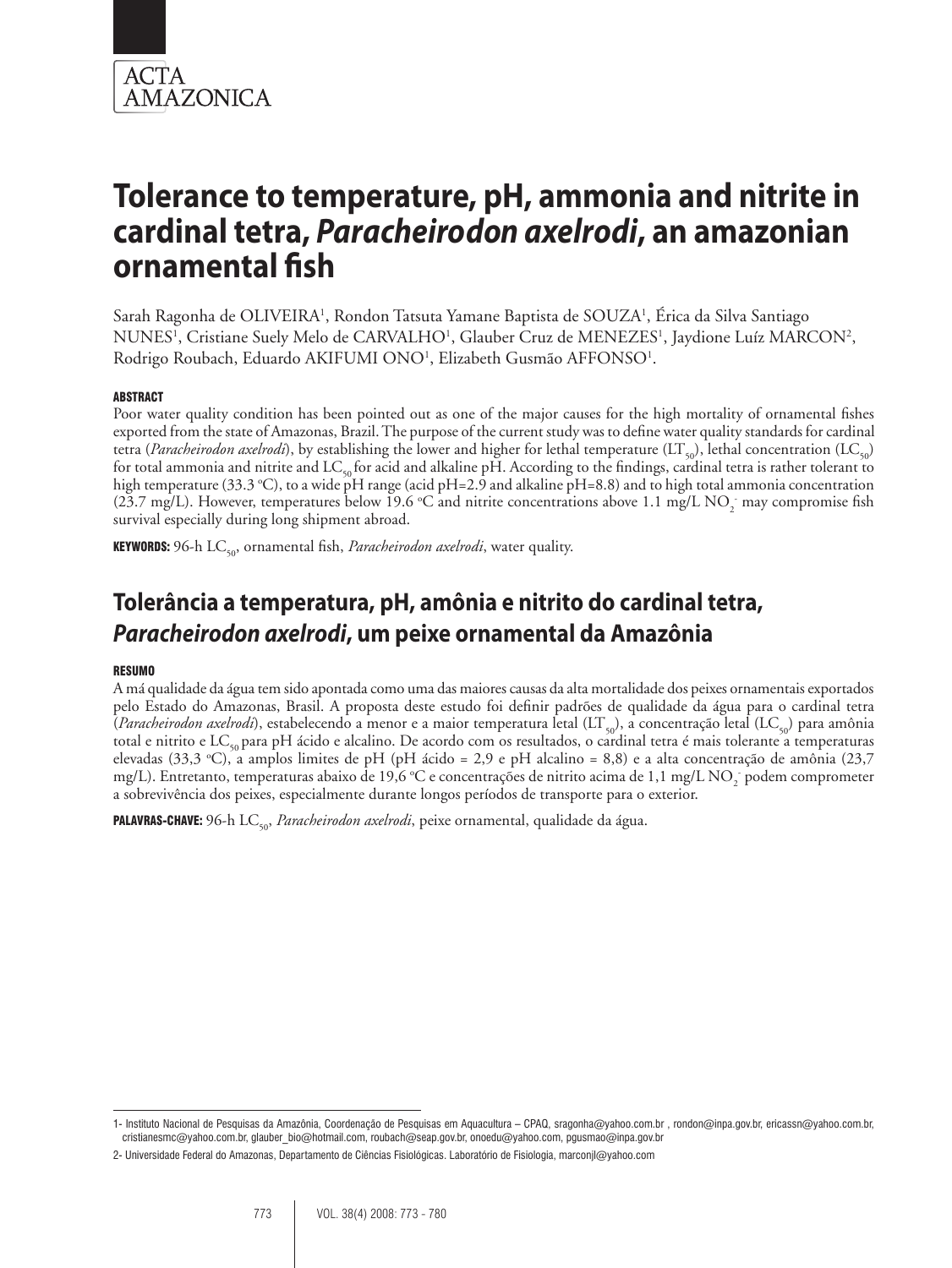

# **INTRODUCTION**

The ornamental fish trade from the Amazonas State is one of the most profitable forms of sustainable fish exploitation and comprises nearly 90% of all ornamental fish exports from Brazil (Chao et al., 2001). Most of the exported fish species are harvested from the flooded forests located in the mid Rio Negro basin and valued around US\$ 3 million per year, representing 2% of the Manaus Free Trade Zone exports (Harris & Petry, 2001). Although ornamental fish exports represent a small portion of all foreign commerce undertaken by the Amazonas State, it still comprises over 65% of the local economy in the municipality of Barcelos, involving directly and indirectly 80% of the 16,107 residents (Prang, 2001).

In the last few years, the ornamental fish exporters have recorded a reduction of 40 to 50% on their trade. Several factors have contributed for this market loss, such as, the increasing supply of higher quality species from aquaculture, the high mortality rate of wild caught fish, and the low quality of the fish exported. From 30 to 70% of the fish captured in the Amazon perish before their delivery to the final consumer (Waichman et al., 2001). According to those authors, maintaining a stable water quality condition is very important and its poor quality may become one of the main causes for the high fish mortality rates.

The cardinal tetra (*Paracheirodon axelrodi*) is the most abundant species (21%) in the mid Rio Negro basin (Chao et al., 2001). This species is also the most requested Amazonian ornamental fish in the world market, dominating the fish exports from Brazil, and representing 80% of all fish exported annually from the Amazonas State. According to Chapman et al. (1997), describing a case study, 40 out of 50 boxes of cardinal tetras imported from South America to the United States were lost as a result of mortality.

The purpose of this paper is defining water quality standards for cardinal tetra, *Paracheirodon axelrodi*, establishing the lethal levels of high and low temperatures, acid and alkaline pH and high ammonia and nitrite concentrations in the water.

### **MATERIAL AND METHODS**

Cardinal tetra of  $0.07 \pm 0.002$  g (mean  $\pm$  SD) were collected from forest streams (igarapés) of the mid Rio Negro basin located in the municipality of Barcelos, Amazonas State. Fish were transported to the laboratory in Manaus, Amazonas, where they were kept in 500 L holding tanks supplied with stabilized temperature ( $25 \pm 1$ °C) and aerated water, regularly fed with a commercial fish diet for at least 4 weeks prior to the experiments. Bioassays to establish tolerance limits to pH, temperature, ammonia and nitrite were performed in four 40-L test chambers equipped with an air compressor and a thermostat bath. Twenty-four hours prior to the experiments,

four groups of ten fish (10 per replicate) were transferred to test chambers where the water quality was preserved. For each test parameter, the experiments were conducted for over 96 hours, in which fish mortality was observed and water physical and chemical parameters were monitored.

In order to test fish resistance to pH, water pH was adjusted with HCl diluted solution for acid pH levels and Tris and NaOH for alkaline pH levels, which were introduced into the thermostatized bath to be mixed and distributed into the test chambers. An alkaline or acid solution was added to the bath at 1-h intervals until the desired pH was achieved. The pH levels tested were: control (6.0), acid (2.6, 3.1, 3.6, 4.3, 4.7, 5.2 and 5.6) and alkaline (6.5, 7.2, 7.4, 7.8, 8.4, 8.8 and 9.3). During all the experiment, water pH was monitored every 3 hours by using a digital WTW pH-meter model pH330i.

For temperature tests, a series of progressively higher and lower water temperatures was achieved by using a programmable thermostat bath (Mod. BTD 770 - São Carlos, SP, Brazil), which controlled the gradual rising or lowering temperature to its desired point. The tested temperatures were: control (25 °C), high (27, 29, 31, 33, 35  $\pm$  1 °C) and low (21, 19, 17 and  $15 \pm 1$  °C).

Regardless the tolerance test performed, the water quality variables were measured in all test chambers. In the total ammonia test, water pH was previously set to  $7.6 \pm 0.12$ by adding 1 to 2 g/L NaOH and/or Tris solutions to the thermostized bath where it was mixed and distributed evenly to all test chambers. The tests were carried out by adding a pre-established quantity of  $\mathrm{NH}_4\mathrm{Cl}$  solution to the bath, which were evenly distributed into the chambers. The cardinal tetras were exposed to six concentrations: 0.9, 1.4, 8.5, 13.1, 18.6, 23.7 and 35.6 mg/L of total ammonia, yielding 0, 0.022, 0.032, 0.19, 0.23, 0.31, 0.44 and 0.85 mg/L NH<sub>3</sub> (unionized ammonia). Test chamber ammonia concentration was determined daily and the water pH was monitored constantly. Nitrite tolerance tests were performed by adding the  $NaNO<sub>2</sub>$ solution to obtain four nitrite concentrations (0.5; 1.0; 1.5 and 2.0 mg/L  $NO_2^-$ ).

Dissolved  $O_2$ , pH, temperature and electrical conductivity were measured twice daily and water samples were collected for total ammonia and nitrite determination. Dissolved oxygen and water temperature were measured with a YSI (Yellow Springs Instruments), model 55/12 digital DOmeter; pH was measured with a WTW model D-812, electrode (WTW) type E 50 pH  $0...14 - 5... + 80$ °C digital pH-meter; and electrical conductivity was determined by using a WTW model LF-92 digital meter. Water samples were collected and the colorimetric method applied for the analysis of total ammonia (NH<sub>3</sub> + NH<sub>4</sub><sup>+</sup>) and nitrite (NO<sub>2</sub><sup>-</sup>) concentrations, according to Boyd & Tucker (1992).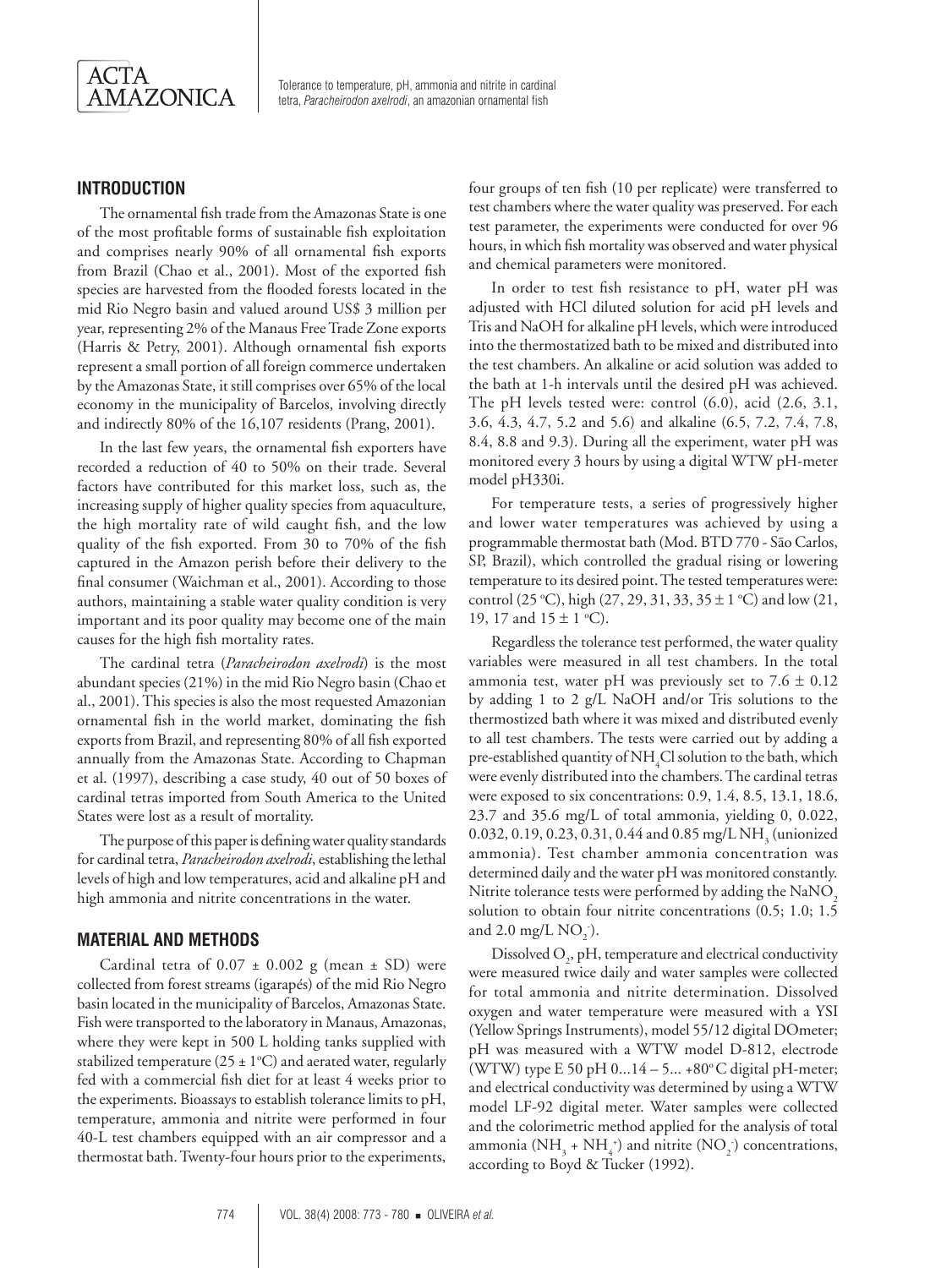

Water quality data are reported as mean  $\pm$  SD. The mean values of different test chambers were compared by using the ANOVA analysis. The differences were considered to be significant at *p*<0.05 using the Tukey test. The 96-h pH (acid and alkaline),  $LC_{50}$  ammonia and nitrite concentrations (lethal concentration to 50% of a population) and  $LT_{50}$  temperature (high and low) (lethal temperature to 50% of a population) were estimated according to the trimmed Spearman-Karber method (Hamilton et al., 1977).

# **RESULTS AND DISCUSSION**

Water quality remained uniform among replicates for all tested variables (pH, temperature, ammonia and nitrite) with no significant difference between physical and chemical parameter (Table 1).

The mortality rates of cardinal tetra submitted to low and high temperatures and pH are presented in Table 2.A and mortality rates to ammonia and nitrite concentration are presented in Table 2.B. Also, the 96-h  $LT_{50}$  to low and high temperature and the 96-h LC<sub>50</sub> to acid and alkaline pH, total ammonia and nitrite concentrations to cardinal tetra are presented in Table 3. The toxicity action and physiological effects of low and high pH on fish have been widely studied and reviewed by many authors (Wood, 1991; Affonso et al., 2002; Lim et al., 2003; Moiseenko & Sharova, 2006; Aride et al., 2007). During our study, the pH tests with cardinal tetra showed 100% survival for pH values between 4.0 and 8.5. The 96-h LC $_{50}$  to acid and alkaline pH were calculated as 2.9 and 8.8 respectively, indicating that cardinal tetra is highly tolerant to acid and alkaline pH. The toxicity at a given pH is affected by factors like fish species, water temperature and the amount of humic acid present in the water (Peuranen et al., 2003). The high tolerance of cardinal tetra to low pH is to be expected once water pH is very acid (around 3.5) in the environment where this species naturally occurs (black water streams) (Walker, 2001). Waichman et al. (2001), in a study to assess fish transport water conditions, found that water pH tended to increase from 4.62 to 6.15 from capturing of *P. axelrodi* until its storage at the exporter's facilities, so that the observed pH variation had little effect on the physiology of these fish.

Temperature can influence fish in multiple ways, affecting biochemical and physiological activities and can act as a lethal factor when its effect destroys the integrity of the organism (Currie et al., 1998). In the present study, the  $LT_{50}$  of cardinal tetra to low and high temperatures were 19.6 and 33.7 °C, respectively. These findings showed that fish mortality increased at temperatures below 19  $^{\circ}$ C and reached total mortality at 15 °C (Table 2). The tests with high temperatures (25 to 35 °C), showed 100% fish survival at 29 and 31 °C, resulting in total fish mortality above 35° C. These results corroborate with Waichman et al. (2001) findings, while evaluating the water quality used for transportation of cardinal tetra captured in waters with temperatures from 29 to 31 °C. According to these authors, their findings suggest that the maintenance of cardinal tetra should be restricted to high temperatures, considering its inability in tolerating low temperatures. The tilapias, *Oreochromis, Sarotherodon* and *Pelvicachromis* sp., which represent popular and important warmwater aquaculture fish species for food and ornament, are also very sensitive to cold water, presenting thermal death point values between 10 and 38 ºC, limiting their culture to the tropical zones (Harpaz et al., 1999). Nevertheless, there are some warmwater species called eurythermal, which can tolerate a broader range of water temperature (Wedemeyer, 1996). Eurythermal fish, such as the goldfish, *Carassius auratus*, can survive temperatures between 0 and 41 ºC and short term exposures to 44 ºC (Fort and Beitinger, 2005), as well as the channel catfish, *Ictalurus puntactus*, which presents thermal death points between 4 and 35 ºC (Wedemeyer, 1996).

Ammonia and urea are the two main nitrogenous products excreted by teleosts, with ammonia usually representing 75- 90% of the nitrogenous excretion (Handy & Poxton, 1993). Ammonia toxicity to fish depends on the concentration of unionized ammonia (NH<sub>3</sub>). Fish branchial membranes are relatively permeable to  $NH_{3}$ , but not to  $NH_{4}^{\ast}$ , due to its molecular size. When dissolved in water, ionized and unionized forms of ammonia are in equilibrium, which is affected by water pH, temperature and salinity. Alterations in these parameters can result in the variation of the different forms of ammonia, whose concentrations can become toxic to

**Table 1 -** Water quality parameters during experiments to establish cardinal tetra (*Paracheirodon axelrodi*) tolerance to pH, temperature, total ammonia and nitrite concentrations. Means  $\pm$  SD.

| Parameter                  | <b>Tolerance</b> |                |                |                |                 |                          |  |
|----------------------------|------------------|----------------|----------------|----------------|-----------------|--------------------------|--|
|                            | Acid pH          | Alkaline pH    | Low Temp.      | High Temp.     | Ammonia         | Nitrite                  |  |
| 0, (mg/L)                  | $7.8 + 0.3$      | $8.0 + 0.4$    | $7.9 \pm 0.7$  | $6.3 + 0.5$    | $6.2 + 0.5$     | $8.2 + 0.6$              |  |
| Temp $(^{\circ}C)$         | $25.0 \pm 0.7$   | $25.0 \pm 0.7$ | -              | -              | $25.2 \pm 0.6$  | $25.0 \pm 0.8$           |  |
| рH                         | -                |                | $6.6 \pm 0.3$  | $6.6 \pm 0.5$  | $7.6 \pm 0.12$  | $6.7 \pm 0.3$            |  |
| Conductivity ( $\mu$ S/cm) | $31.7 \pm 16$    | $279 + 74$     | $8.1 \pm 0.3$  | $8.2 \pm 0.2$  | $100.0 \pm 9.7$ | $8.0 \pm 0.3$            |  |
| Ammonia (mg/L)             | $0.9 + 0.0$      | $0.05 + 0.0$   | $0.02 \pm 0.0$ | $0.02 \pm 0.0$ |                 | $0.02 \pm 0.0$           |  |
| Nitrite (mg/L)             | $0.08 + 0.0$     | $0.04 \pm 0.0$ | $0.038 + 0.0$  | $0.04 \pm 0.0$ | $0.008 + 0.0$   | $\overline{\phantom{a}}$ |  |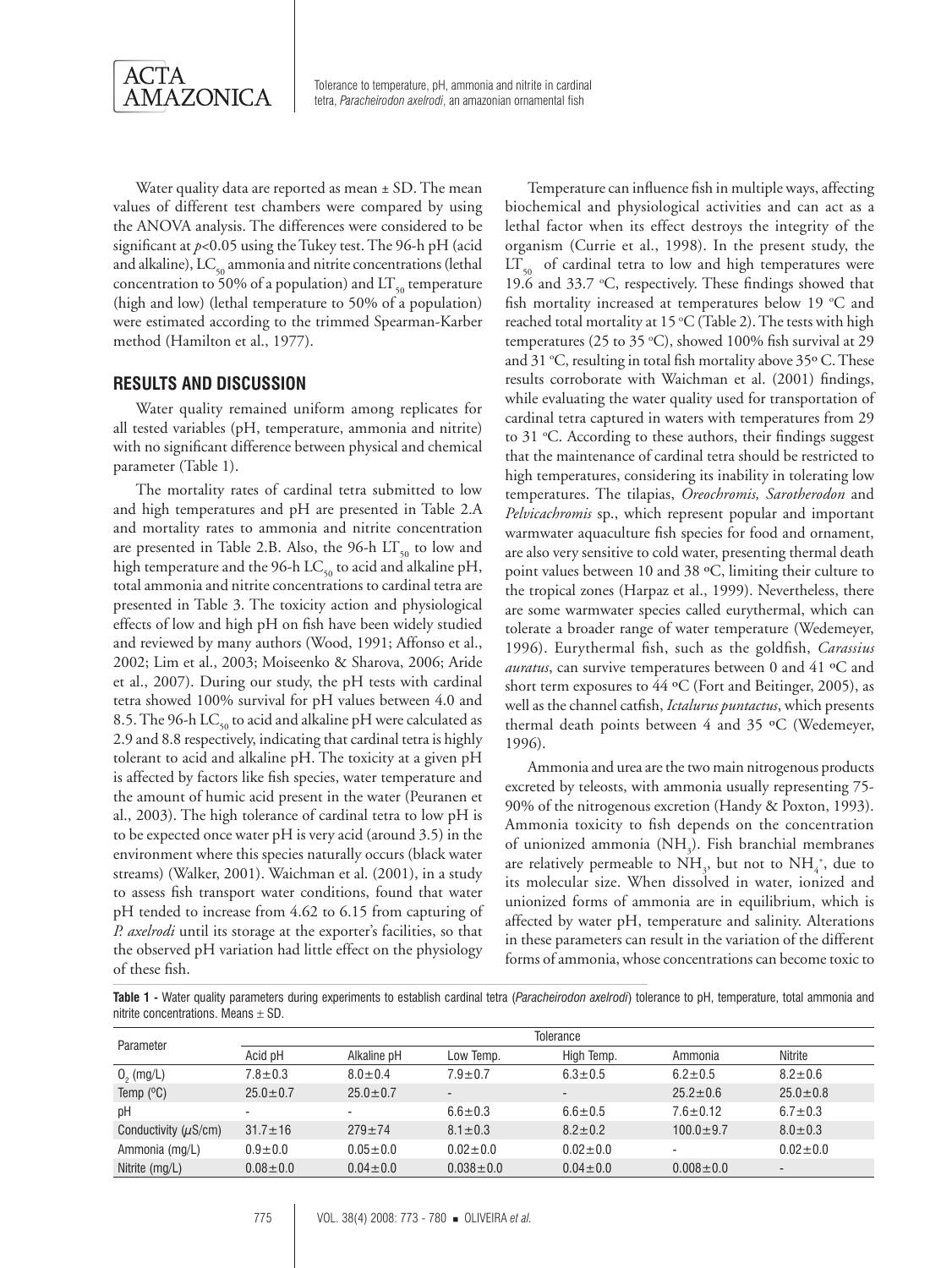ACTA AMAZONICA

 $(A)$ 

Tolerance to temperature, pH, ammonia and nitrite in cardinal tetra, *Paracheirodon axelrodi*, an amazonian ornamental fish

**Table 2 -** Mortality rates of cardinal tetra (*Paracheirodon axelrodi*) submitted to low and high temperatures and pH **(A)** and to high ammonia (total and unionized) and nitrite concentrations **(B).**

| $\mathcal{L}$ $\mathcal{L}$ |             |                 |                                           |         |                |                |             |
|-----------------------------|-------------|-----------------|-------------------------------------------|---------|----------------|----------------|-------------|
| Low temp. $(^{\circ}C)$     | Mort. (%)   | High Temp. (°C) | Mort. (%)                                 | Acid pH | Mort. (%)      | Alkaline pH    | Mort. (%)   |
| 25                          | 0           | 25              | 0                                         | 6.0     | $\mathbf{0}$   | 6.0            | $\pmb{0}$   |
| 21                          | 17          | 27              | 0                                         | 5.6     | 0              | 6.5            | 2.5         |
| 19                          | 30          | 29              | 2.5                                       | 5.2     | $\pmb{0}$      | 7.2            | $\mathbf 0$ |
| 17                          | 92          | 31              | 25                                        | 4.7     | 5              | 7.4            | 2.5         |
| 15                          | 100         | 33              | 63                                        | 4.3     | 15             | $7.8\,$        | $\pmb{0}$   |
|                             |             | 35              | 100                                       | 3.6     | 45             | 8.4            | $\mathbf 0$ |
|                             |             |                 |                                           | 3.1     | 72             | $8.8\,$        | 42.5        |
|                             |             |                 |                                           | 2.6     | 100            | 9.3            | 100         |
| (B)<br>Total Ammonia        |             |                 |                                           |         |                |                |             |
| $(NH_3 + NH_4^+)$ mg/L      |             | Mort. (%)       | Unionized ammonia (NH <sub>3</sub> ) mg/L |         | Mort. (%)      | Nitrite (mg/L) | Mort. (%)   |
| 0.0                         | $\mathbf 0$ |                 | $\mathbf 0$                               |         | $\mathbf{0}$   | 0.0            | $\mathbf 0$ |
| 0.9                         | 0           |                 | 0.022                                     |         | 0              | 0.5            | 7           |
| $1.4$                       | 2           |                 | 0.032                                     |         | $\overline{2}$ | 1.0            | 40          |
| 8.5                         | 12          |                 | 0.19                                      |         | 12             | 1.5            | 65          |
| 13.1                        | 15          |                 | 0.23                                      |         | 15             | 2.0            | 100         |
| 18.6                        | 38          |                 | 0.31                                      |         | 38             |                |             |
| 23.7                        | 70          |                 | 0.44                                      |         | 70             |                |             |
| 35.6                        | 75          |                 | 0.85                                      |         | 75             |                |             |

**Table 3 -** Lethal lower and higher temperatures (LT<sub>50</sub>), and lethal concentrations  $(LC_{50})$  to acid and alkaline pH, total ammonia and nitrite to cardinal tetra (*Paracheirodon axelrodi*).

| <b>Tolerance</b> |                                                          |                       |     |                    |  |  |  |  |
|------------------|----------------------------------------------------------|-----------------------|-----|--------------------|--|--|--|--|
|                  |                                                          | $\mathsf{LC}_{_{50}}$ |     |                    |  |  |  |  |
|                  | Low temp. High Temp. Acid pH Alkaline pH Ammonia Nitrite |                       |     |                    |  |  |  |  |
|                  |                                                          |                       |     |                    |  |  |  |  |
| 19.6 (°C)        | 33.7 (°C)                                                | 2.9                   | 8.8 | 23.7 mg/L 1.1 mg/L |  |  |  |  |

fish (Arana, 1997). The exposure of freshwater or seawater fish to sublethal levels of ammonia can increase their subsequent resistance to lethal concentrations (EIFAC, 1973).

The acute and chronic toxicities of ammonia have been extensively reviewed for freshwater fishes (Wang & Walsh, 2000; Biswas et al., 2006; Reddy-Lopata et al., 2006). High levels of ammonia cause stress and produce harmful physiological response such as osmoregulatory disturb, kidneys and branchial epithelium damages (Meade, 1989; Soderberg, 1994), retarded growth, inefficient immune response (Cheng et al., 2004; Pinto et al., 2007) and reduced survival (Jobling, 1994). The findings in the current experiments indicated 100% survival of the fish in 96-h exposure to the control and 0.9-mg/L of total ammonia, while 98, 88, 85, 62, 30 and 25% of the fish survived to 1.4, 8.5, 13.1 18.6, 23.7 and 35.6 mg/L of total ammonia (or 0, 0.022 0.032, 0.19, 0.23, 0.31, 0.44 and 0.85 mg/L  $NH_3$ ) respectively. Lethal ammonia concentration  $(LC_{50})$  for cardinal tetra was

calculated to be 23.7 mg/L  $NH_3^+$  NH<sub>4</sub><sup>+</sup> or 0.36 mg/L NH<sub>3</sub>. The results obtained in this study are within the toxicity range suggested by Abdalla & MacNabb (1998), in which the lethal concentration of unionized ammonia for fish varies between 0.32 e 3.1 mg/L. Several authors have described the lethal levels ( $LC_{50}$ ) of total and unionized ammonia for different fish species (Lemarié et al., 2004), such as *Ictalurus*   $p$ *untactus*, 45 mg/L NH<sub>3</sub>+ NH<sub>4</sub><sup>+</sup> and 1.6 mg/L NH<sub>3</sub> (Colt & Tchobanoglous, 1976), *Oncorhynchus mykiss*, 22 mg/L  $NH_{3}$ +  $NH_{4}$ <sup>+</sup> and 0.3-0.6 mg/L NH<sub>3</sub> (Haywood, 1983), Odontesthes argentinensis, 0.76-0.96 mg/L NH<sub>3</sub> (Ostrensky & Brugger,1992; Sampaio & Minillo, 2000), and *Cichlasoma facetum*, 2.95 mg/L NH<sub>3</sub> (Piedras et al., 2006). The data obtained indicate that the cardinal tetra may be considered as to be tolerant to ammonia, which certainly facilitates its survival, especially during transport from Barcelos to Manaus, when the total ammonia can reach high concentrations (< 12 mg/L) (Waichman et al., 2001).

Besides a wide variety of factors, size can influence fish tolerance to ammonia, as smaller fish are exposed to a higher dosage per body weight unit than larger fish, being the small fish more susceptible to unionized ammonia (Piedras et al., 2006). This fact explains the wide range of results obtained in several studies. Cavero et al. (2004) have exposed young *Arapaima gigas* to a concentration of 25 mg/L  $NH_{3}$ +  $NH_{4}^{+}$ or 2 mg/L NH<sub>3</sub> for 24 hours and no effect was observed on fish survival or performance.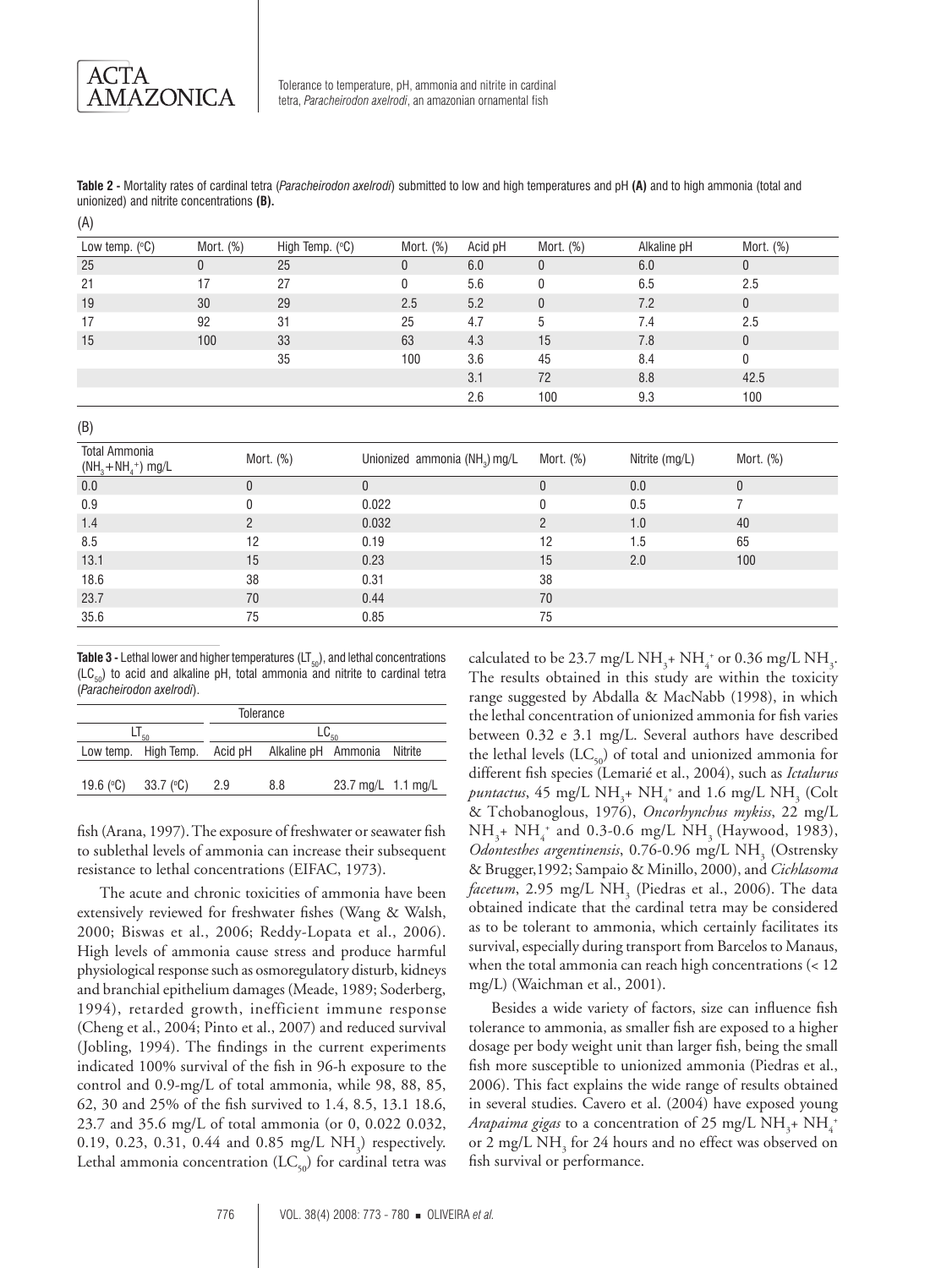

The toxicity of nitrite to fish has received much attention in recent years, but little information is available on the susceptibility of tropical fish to this compound (Moraes et al., 1998; Martinez & Souza, 2002; Costa et al., 2004). Nitrite is the intermediate compound in the nitrification process, in which total ammonia nitrogen is converted to nitrite  $(NO<sub>2</sub>)$ . Under normal conditions, nitrite is rapidly converted to non-toxic nitrate  $(\text{NO}_3^-)$  by naturally occurring bacteria (Durborow at al., 1997). At elevated concentration, nitrite reduces blood oxygen carrying capacity by oxidizing hemoglobin (Hb) to methemoglobin (metHb), which loses the ability to bind the oxygen, and under acute concentration the oxygen carrying capacity of blood markedly decreases (Jensen, 1995). Methemoglobin gives blood a brownish color, so a visible symptom of high blood methemoglobin levels is the brown color of blood and gills (Kroupova et al., 2005).

Nitrite tolerance determination for the cardinal tetra would be a useful tool to define the environmental quality and handling standards during shipment. In our tests, all fish survived to 96-h exposure to the control, while 93, 60 and 35% of fish survived to 0.5, 1.0 and 1.5 mg/L  $NO<sub>2</sub>$ , respectively. Total fish mortality was observed at 2 mg/L  $\mathrm{NO}_2$ . The 96-h  $LC_{50}$  was calculated as 1.1 mg/L  $NO_2^-$ , indicating the high sensitivity of this species to nitrite. Factors affecting nitrite toxicity includes the length to nitrite exposure, fish size and weight, and fish species (Kroupova et al., 2005). Piedras et al. (2006) observed the mortality of *Cichlasoma facetum* to increasing water concentrations of nitrite, where there were 45.63% fish mortality in the higher dosages of 6.68 mg/L NO<sub>2</sub>. However, Paula-Silva (1999) studied disturbances on blood tissue of *Colossoma macropomum* from the exposure to concentrations that varied from 0 to 3.6 mg/L  $NO_2^-$  and, although there was no mortality, it was concluded that sub-lethal  $NO_2^-$  concentration could damage the basic fish physiological functions, growth and reproduction. Among a variety of tests on the acute toxicity of nitrite to fish, the salmonids showed to be the most sensitive of the taxa studied up to date. Channel catfish is as sensitive to nitrite as salmonids, and tilapias are slightly less sensitive (Kroupova et al., 2005). The largemouth bass (*Micropterus salmonides*) presents high critical concentration of nitrite, as this species does not concentrate this compound in the blood plasma and thus appears to discriminate nitrite from chloride (Palachek & Tomasso, 1984).

Our study suggests that cardinal tetra can be considered tolerant to acid and alkaline pH and also to ammonia. Low temperatures (< 19 °C) and nitrite concentrations above 1.1 mg/L may compromise its survival, especially during the long exposure involved in overseas shipping and maintenance at the wholesaler's facilities.

# **ACKNOWLEDGEMENTS**

This study was funded by PRONEX/CNPQ (Proc. No. 661124/03) and INPA (PPI no. 2-3450). We thank the ornamental fish exporters of the Amazonas State Turkys Aquarium and Tabatinga Aquarium for the donation of the cardinal tetra.

### **LITERATURE CITED**

- Abdalla, A.A.; MacNabb, C.D. 1998. Acute and sublethal growth effects of um-ionized ammonia to nile tilapia *Oreochromis niloticus. The Progressive Fish-Culturist* 58: 117-123.
- Affonso, E.G.; Polez V.L.P.; Corrêa, C.F.; Mazon, A.F.; Araújo, M.R.R.; Moraes, G., Rantin, F.T. 2002. Blood parameters and metabolites in the teleost fish *Colossoma macropomum* exposed to sulfide or hypoxia. *Comp. Biochem. Physiol*. 133: 375-382.
- Arana, L.V. 1997. *Princípios químicos de qualidade de água em aqüicultura: uma revisão para peixes e camarões*. Editora da Universidade Federal de Santa Catarina, Florianópolis, 166 pp.
- Aride, P.H.R.; Roubach, R.; Val, A.L. 2007. Tolerance response of tambaqui *Colossoma macropomum* (Cuvier) to water pH. *Aquac. Research* 38: 588-594.
- Biswas, J.K.; Sarkar, D.; Chakraborty, P.; Bhakta, J.N.; Jana, B.B. 2006. Density dependent ambient ammonium as the key factor for optimization of stocking density of common carp in small holding tanks. *Aquaculture*, 261: 952-959.
- Boyd, E.; Tucker, C.S. 1992. *Walter quality and pond soil analyses for aquacuture*. Auburn University, Auburn, 300 pp.
- Cavero, B.A.S.; Pereira-Filho, M.; Bordinhori, A.M. 2004. Tolerância de juvenis de pirarucu ao aumento da concentração de amônia em ambiente confinado. *Pesq. Agropec. Bras*. 39: 513-516.
- Chao, N.L.; Prang, G.; Petry, P. 2001. Project Piaba: Maintenance and Sustainable Development of Ornamental Fishes in the Rio Negro Basin, Amazonas, Brazil. *In*: Chao, L.N.; Petry, P.; Prang, G.; Sonneschein, L.; Tlusty, M. (Eds). *Conservation and Management of Ornamental Fish Resources of the Rio Negro Basin. Amazonia, Brazil: Project Piaba*. Editora Universidade do Amazonas, Manaus, Amazonas. p. 3-14.
- Chapman, F. A.; Fitz-Coy, S. A.; Thunberg, E. M.; Adams, C. M. 1997. United States trade in ornamental fish. *J. World Aquac. Soc*. 28: 1-10.
- Cheng, W.; Hsiao, I.S.; Chen, J.C. 2004. Effect of ammonia on the immune response of Taiwan abalone *Haliotis diversicolor* supertexta and its susceptibility to *Vibrio parahaemolyticus*. *Fish Shellfish Immunol*. 17: 193–202.
- Colt, J.; Tchobanoglous, G. 1976. Evaluation of the short-term toxicity of nitrogenous compopunds to channel catfish, *Ictalurus punctatus***.** *Aquaculture*, 8: 209-224.
- Costa, O.T.F., Ferreira, D.J.S., Mendonça, F.L.P., Fernandes, M.N., 2004. Susceptibility of the Amazonian fish, *Colossoma macropomum* (Serrasalminae), to short-term exposure to nitrite. *Aquaculture*, 232: 627-636.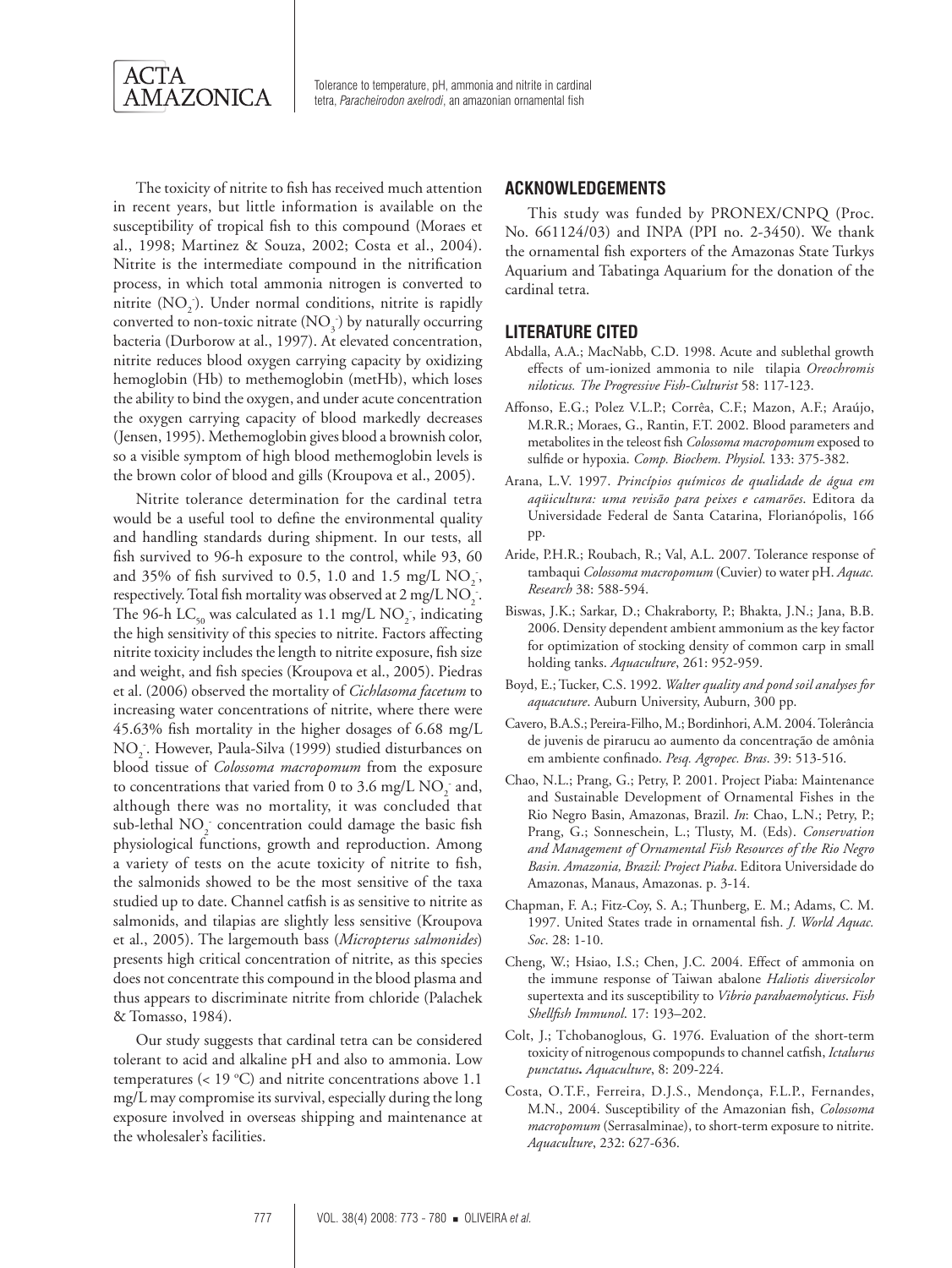

- Currie, R.J.; Bennett, W.A.; Beitinger, T.L. 1998. Critical thermal minima and maxima of three freshwater game-fish species acclimated to constant temperatures. *Env. Biol. Fish*, 51: 187- 200.
- Durborow, R.M.; Crosby, D.M.; Brunson, M.W. 1997. *Nitrite in fish pounds*. Southern Regional Aquaculture Center: Publication nº 462. 4 pp.
- EIFAC (European Inland Fisheries Advisory Commission) 1973. Water quality criteria of freshwater fish. *Water Res.* 7: 1011– 1022.
- Fort, T.; Beitinger, T.L. 2005. Temperature tolerance in the gold fish, *Carassius auratus*. J. *Thermal Biol.* 30: 147–152.
- Hamilton, M.A. Russo, R.C. Thurston, R.V. 1977. Trimmed spearman-karber method for estimating median lethal concentrations in toxicity bioassays. *Environ. Sci. Technol*. 11: 714-719 correction 12, 417 (1978).
- Handy, R.D.; Poxton, M.G. 1993. Nitrogen pollution in mariculture toxicity and excretion of nitrogenous compounds by marine fish. *Rev. Fish Biol*. 3: 205-241.
- Harpaz, S., Becker, K., Blum, R., 1999. The effect of dietary L-carnitine supplementation on cold tolerance and growth of the ornamental cichlid fish *Pelvicachromis pulcher-*preliminary results. *J. Thermal Biol*. 24: 57-62.
- Harris, P., Petry, P., 2001. Preliminary report on the genetic population structure and phylogeography of cardinal tetra (*Paracheirodon axelrodi*) in Rio Negro basin. . *In*: Chao, L.N.; Petry, P.; Prang, G.; Sonneschein, L.; Tlusty, M. (Eds). *Conservation and Management of Ornamental Fish Resources of the Rio Negro Basin. Amazonia, Brazil: Project Piaba*. Editora Universidade do Amazonas, Manaus, Amazonas. p. 205-225.
- Haywood, G.P. 1983. Ammonia toxicity in teleost fish: a review. *Can. Tech. Rep. Fish. Aquat. Sci.* 1177: 1–35.
- Jensen, F.B., 1995. Uptake and effects of nitrite and nitrate in animals. *In*: Walsh, P.J.; Wright, P. (Eds). *Nitrogen Metabolism and Excretion*. CRC Press, Boca Raton. pp 289–303.
- Jobling, M. 1994. *Fish bioenergetics*. Chapman & Hall, London. 294 pp.
- Kroupova, H.; Machova, J.; Svobodova, Z. 2005. Nitrite influence on fish: A review. *Vet. Medic.* 50: 461-471.
- Lemarié, G.; Dosdat, A.; Covès, D.; Dutto, G.; Gasset, E.; Person-Le Ruyet, J. 2004. Effect of chronic ammonia exposure on growth of European seabass (*Dicentrarchus labrax*) juveniles. *Aquaculture*, 229: 479-491.
- Lim, L.C.; Dhert, P.; Sorgeloos, P. 2003. Recent developments and improvements in ornamental fish packaging systems for air transport. *Aquac. Research*, 34: 923-935.
- Martinez, C.B.R.; Souza, M.M. 2002. Acute effects of nitrite on ion regulation in two neotropical fish species. *Comp. Biochem. Physiol. A*, 133: 151–160.
- Meade, J.W. 1989. Allowable ammonia in fish culture. *Prog. Fish-Cult*., 47:135-145.
- Moiseenko, T.I.; Sharova, O.N. 2006. Physiological mechanisms of degradation of fish populations in acidified water bodies. *Russian Jour. Ecol*., 37: 257–263.
- Moraes, G.; Cattony, E.B.; Souza, R.H.S. 1998. Metabolic responses of the teleost *Hoplias malabaricus* to high levels of environmental nitrite. *Rev. Bras. Biol*., 58: 105–113.
- Ostrensky, A.; Brugger, A.M. 1992. Studies on the viability of silverside *Odontesthes argentinensis* cultivations: acute toxicity of ammonia. *J. Braz. Assoc. Advancem. Sci*., 44: 413-414.
- Palachek, R.M.; Tomasso, J.R. 1984. Toxicity of nitrite to channel catfish (*Ictalurus puntactus*), tilapia (*Tilapia aurus*), and largemouth bass (*Micropterus salmoides*): evidence for a nitrite exclusion mechanism. *Canad. J. Fish. Aquat. Sci*., 41: 1739- 1744.
- Paula-Silva, M.N. 1999. *Influência do nitrito sobre aspectos fisiológicos do tambaqui, Colossoma macropomum* (Cuvier, 1818). Dissertação de mestrado, Instituto Nacional de Pesquisas da Amazônia/ Fundação Universidade do Amazonas, Manaus. 61pp.
- Peuranen S.; Keinanen M.; Tigerstedt C.; Vuorinen P.J. 2003. Effects of temperature on the recovery of juvenile grayling (*Thymallus thymallus*) from exposure to Al and Fe. *Aquat. Toxic.*, 65: 73–84.
- Piedras, S.R.N.; Oliveira, J.L.R.; Moraes, P.R.R.; Bager, A. 2006. Acute toxicity of un-ionized ammonia and nitrite in *Cichlasoma facetum* (Jenyns, 1842) fingerlings. *Ciênc. Agrotec.*, 30: 1008- 1012.
- Pinto, C.; Aragão, C.; Soares, F.; Dinis, M.T.; Conceição, L.E.C. 2007. Growth, stress response and free amino acid levels in Senegalese sole (*Solea senegalensis* Kaup 1858) chronically exposed to exogenous ammonia. *Aquac. Research*, 38: 1198-1204.
- Prang, G. 2001. Aviamento and ornamental fishery of the Rio Negro, Brazil: Implications for sustainable resource use. *In*: Chao, L.N.; Petry, P.; Prang, G., Sonneschein, L.; Tlusty, M. (Eds). *Conservation and Management of Ornamental Fish Resources of the Rio Negro Basin. Amazonia, Brazil: Project Piaba*. Editora Universidade do Amazonas, Manaus, Amazonas. p. 43-73.
- Reddy-Lopata, K.; Auerswald, L.; Cook, P. 2006. Ammonia toxicity and its effect on the growth of the South African abalone *Haliotis midae* Linnaeus. *Aquaculture*, 261: 678-687.
- Sampaio, L.A.; Minillo, A. 2000. Viabilidade do uso de larvas do peixe-rei *Odontesthes argentinensis* em testes de toxicidade: efeitos da salinidade e da temperatura sobre a toxicidade aguda da amônia. *In*: Espíndola, E.L.G. et al. (Eds). *Ecotoxicologia, perspectivas para o século XXI*. RiMa, São Carlos. p.545-553.
- Soderberg, R. W. 1994. *Flowing water fish culture*. CRC Press, Boca Raton. p. 147.
- Waichman, A.V.; Pinheiro, M.; Marcon, J.L. 2001. Water quality monitoring during the commercialization of amazonian ornamental fish. *In*: Chao, L.N.; Petry, P.; Prang, G.; Sonneschein, L.; Tlusty, M. (Eds). *Conservation and Management of Ornamental Fish Resources of the Rio Negro Basin. Amazonia,*